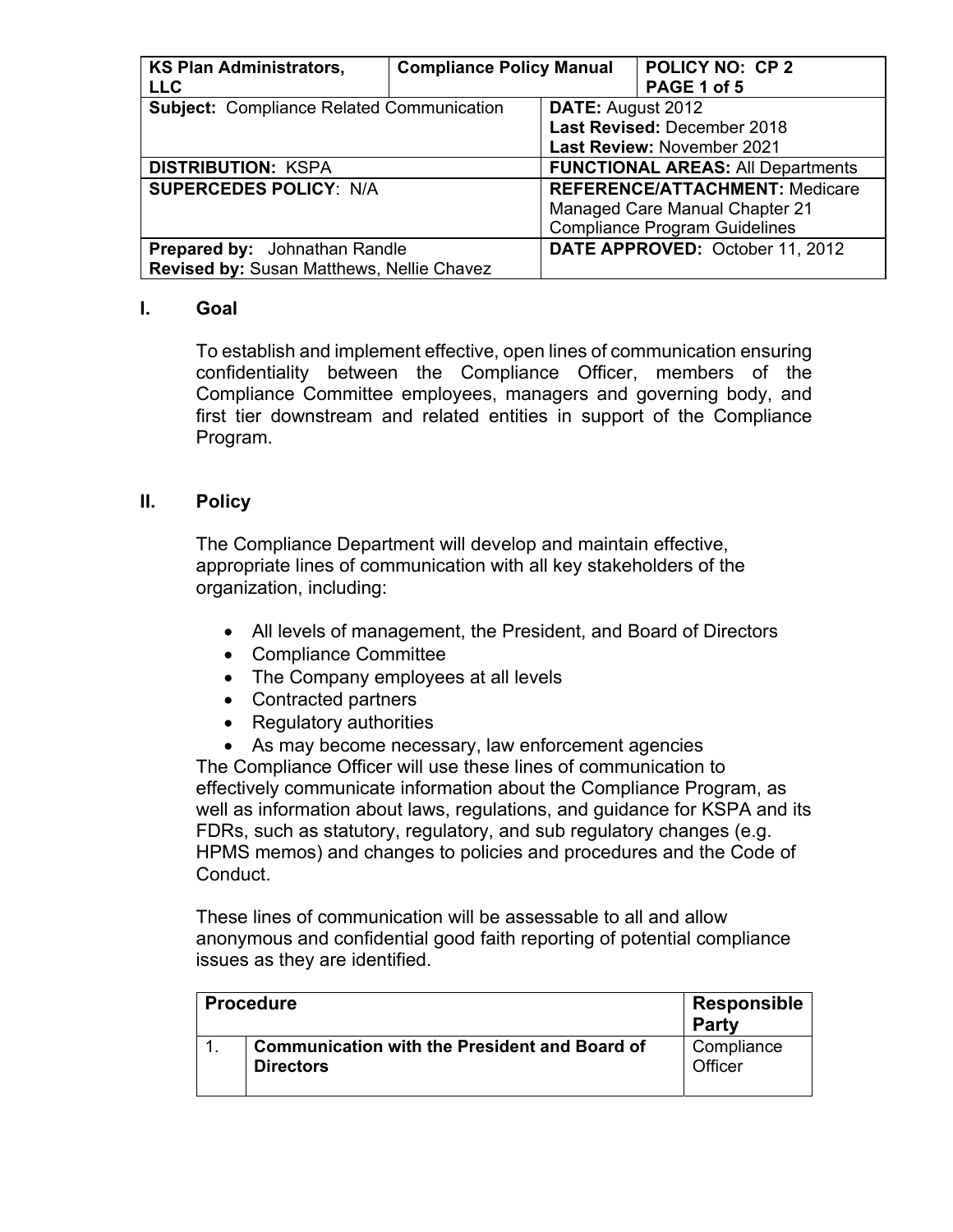| <b>KS Plan Administrators,</b>                   |                      | <b>Compliance Policy Manual</b>                                                                             |                   | <b>POLICY NO: CP2</b>       |  |
|--------------------------------------------------|----------------------|-------------------------------------------------------------------------------------------------------------|-------------------|-----------------------------|--|
| <b>LLC</b>                                       |                      |                                                                                                             |                   | PAGE 2 of 5                 |  |
| <b>Subject: Compliance Related Communication</b> |                      |                                                                                                             | DATE: August 2012 |                             |  |
|                                                  |                      |                                                                                                             |                   | Last Revised: December 2018 |  |
|                                                  |                      |                                                                                                             |                   | Last Review: November 2021  |  |
|                                                  |                      |                                                                                                             |                   |                             |  |
|                                                  |                      | The Compliance Officer will maintain open lines of                                                          |                   |                             |  |
|                                                  |                      | communication with the Plan President and Board of                                                          |                   |                             |  |
|                                                  |                      | Directors regarding activities of the Compliance                                                            |                   |                             |  |
|                                                  |                      | Committee and Compliance Department. This includes,                                                         |                   |                             |  |
|                                                  |                      | but is not limited to the following:                                                                        |                   |                             |  |
|                                                  |                      |                                                                                                             |                   |                             |  |
| $\bullet$                                        |                      | <b>Compliance Committee Minutes: The</b>                                                                    |                   |                             |  |
|                                                  |                      | Compliance Officer shall provide the Board of                                                               |                   |                             |  |
|                                                  |                      | Directors a copy of the approved minutes from all                                                           |                   |                             |  |
|                                                  |                      | Compliance Committee meetings.                                                                              |                   |                             |  |
| $\bullet$                                        |                      | <b>Compliance Program: Upon ratification by the</b>                                                         |                   |                             |  |
|                                                  |                      | Compliance Committee, the Compliance Officer                                                                |                   |                             |  |
|                                                  |                      | shall forward a copy of the annual Compliance                                                               |                   |                             |  |
|                                                  |                      | Work Plan, and any updates or revisions to the                                                              |                   |                             |  |
|                                                  |                      | Compliance Program, to the Board of Directors for                                                           |                   |                             |  |
|                                                  | review and approval. |                                                                                                             |                   |                             |  |
| ٠                                                |                      | <b>Quarterly Reports: The Compliance Officer shall</b>                                                      |                   |                             |  |
|                                                  |                      | provide the Board of Directors with quarterly reports                                                       |                   |                             |  |
|                                                  |                      | summarizing key issues and results in the operation                                                         |                   |                             |  |
|                                                  |                      | of the Compliance Program. The topics to be                                                                 |                   |                             |  |
|                                                  |                      | covered in the reports include, but are not limited to                                                      |                   |                             |  |
|                                                  | the following:       |                                                                                                             |                   |                             |  |
|                                                  |                      | <b>Audit Results: The Compliance Officer</b>                                                                |                   |                             |  |
|                                                  |                      | shall provide a summary of the results of                                                                   |                   |                             |  |
|                                                  |                      | all focused and routine compliance audits to                                                                |                   |                             |  |
|                                                  |                      | the President and Board of Directors.                                                                       |                   |                             |  |
|                                                  | ٠                    | <b>Compliance or Ethics Issues: The</b>                                                                     |                   |                             |  |
|                                                  |                      | Compliance Officer shall inform the                                                                         |                   |                             |  |
|                                                  |                      | President and Board of Directors of any                                                                     |                   |                             |  |
|                                                  |                      | compliance or ethics related issues or                                                                      |                   |                             |  |
|                                                  |                      | concerns that represent significant potential                                                               |                   |                             |  |
| 2.                                               |                      | risk to the organization.                                                                                   |                   |                             |  |
|                                                  |                      | <b>Communication with the Compliance Committee</b><br>As specified in the Compliance Committee Charter, the |                   | Compliance<br>Officer       |  |
|                                                  |                      | Committee will meet at least once per calendar quarter                                                      |                   | and                         |  |
|                                                  |                      | for the purpose of overseeing the Compliance Program                                                        |                   | Compliance                  |  |
|                                                  |                      | (refer to Compliance policy # 1 on Committee                                                                |                   | Committee                   |  |
|                                                  |                      | responsibilities). The Compliance Officer, as                                                               |                   |                             |  |
|                                                  |                      | Committee chair, sets the agenda and keeps /                                                                |                   |                             |  |
|                                                  |                      | distributes the minutes, with input and approval of the                                                     |                   |                             |  |
|                                                  |                      | Committee. The Compliance Officer will distribute to                                                        |                   |                             |  |
|                                                  |                      | the Committee copies of the quarterly and annual                                                            |                   |                             |  |
|                                                  |                      | reports provided to the Board of Directors. The                                                             |                   |                             |  |
|                                                  |                      | Compliance Officer will also keep the Committee                                                             |                   |                             |  |
|                                                  |                      | informed and seek its guidance on compliance or ethics                                                      |                   |                             |  |
|                                                  |                      | issues that represent potential risk to the organization.                                                   |                   |                             |  |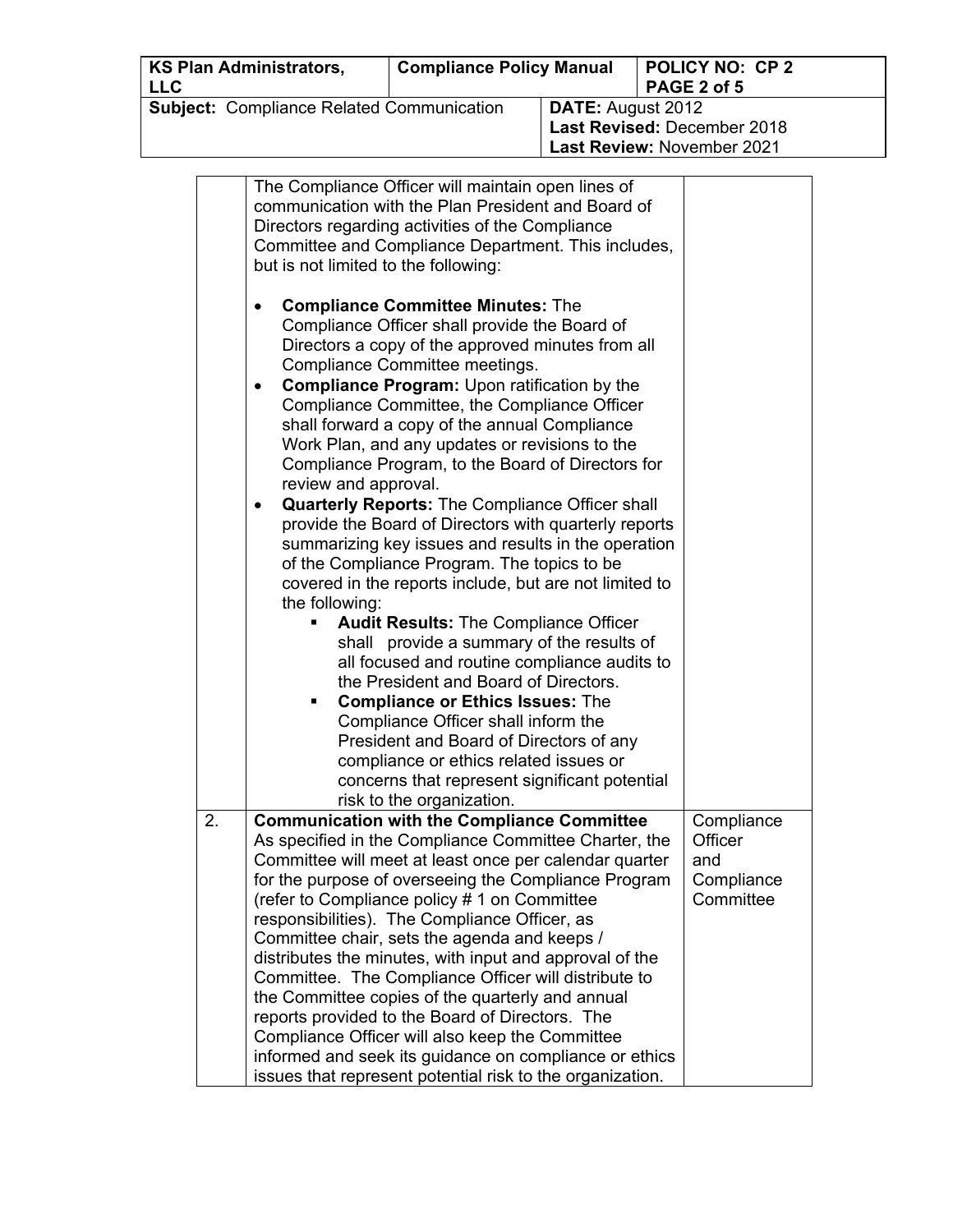| <b>KS Plan Administrators,</b><br><b>LLC</b>     | <b>Compliance Policy Manual</b> |                          | <b>POLICY NO: CP 2</b><br>PAGE 3 of 5 |
|--------------------------------------------------|---------------------------------|--------------------------|---------------------------------------|
| <b>Subject: Compliance Related Communication</b> |                                 | <b>DATE:</b> August 2012 |                                       |
|                                                  |                                 |                          | Last Revised: December 2018           |
|                                                  |                                 |                          | Last Review: November 2021            |

| 3. | <b>Communication with Management</b><br>The Compliance Officer and Compliance Committee<br>will maintain open lines of communication with KSPA<br>management staff. KSPA will maintain open<br>communication with our members and educate our<br>members on identifying and reporting noncompliance<br>and FWA. Methods of communication with our<br>members include newsletters, bulletins, emails,<br>meetings, information published on KSPA's website,<br>etc.<br>Includes, but is not necessarily limited to, the following:<br><b>Normal Organizational Channels: The</b><br>Compliance Committee is comprised of<br>management staff responsible for the main<br>departments and functions within the<br>organization. The structure of the Committee<br>therefore facilitates communication with<br>management.<br>Compliance Program: All management staff<br>shall receive a copy of the Compliance<br>Program, including all significant revisions.<br>Managers are responsible for understanding the<br>Compliance Program and distributing a copy to<br>all employees.<br><b>Program Guidance: The Compliance Officer</b><br>$\bullet$<br>serves as the organization's main point of<br>contact with regulatory authorities. The<br>Compliance Officer shall route incoming<br>program information and regulatory guidance to<br>the appropriate individual(s).<br><b>Issues Tracking Log: The Compliance</b><br>٠<br>Department tracks compliance violations and<br>issue within its share point site and<br>disseminated to the appropriate manager to<br>respond and resolve. HPMS memos and other<br>form of regulatory communication and updates<br>are logged into the Compliance Share Point site<br>and disseminated to the appropriate staff.<br>Compliance will track any action item<br>associated with the memo and or updates and<br>send out reminders until all require actions are<br>taken. | Compliance<br>Committee,<br>Compliance<br>Officer<br>and<br><b>KSPA</b><br>Management |
|----|---------------------------------------------------------------------------------------------------------------------------------------------------------------------------------------------------------------------------------------------------------------------------------------------------------------------------------------------------------------------------------------------------------------------------------------------------------------------------------------------------------------------------------------------------------------------------------------------------------------------------------------------------------------------------------------------------------------------------------------------------------------------------------------------------------------------------------------------------------------------------------------------------------------------------------------------------------------------------------------------------------------------------------------------------------------------------------------------------------------------------------------------------------------------------------------------------------------------------------------------------------------------------------------------------------------------------------------------------------------------------------------------------------------------------------------------------------------------------------------------------------------------------------------------------------------------------------------------------------------------------------------------------------------------------------------------------------------------------------------------------------------------------------------------------------------------------------------------------------------------------------------------------------------------------|---------------------------------------------------------------------------------------|
| 4. | <b>Communication with Employees</b><br>The Compliance Officer and Compliance Committee<br>will maintain open lines of communication with                                                                                                                                                                                                                                                                                                                                                                                                                                                                                                                                                                                                                                                                                                                                                                                                                                                                                                                                                                                                                                                                                                                                                                                                                                                                                                                                                                                                                                                                                                                                                                                                                                                                                                                                                                                  | Compliance<br>Officer<br>Compliance                                                   |
|    | employees at all levels of the organization. This                                                                                                                                                                                                                                                                                                                                                                                                                                                                                                                                                                                                                                                                                                                                                                                                                                                                                                                                                                                                                                                                                                                                                                                                                                                                                                                                                                                                                                                                                                                                                                                                                                                                                                                                                                                                                                                                         | Committee                                                                             |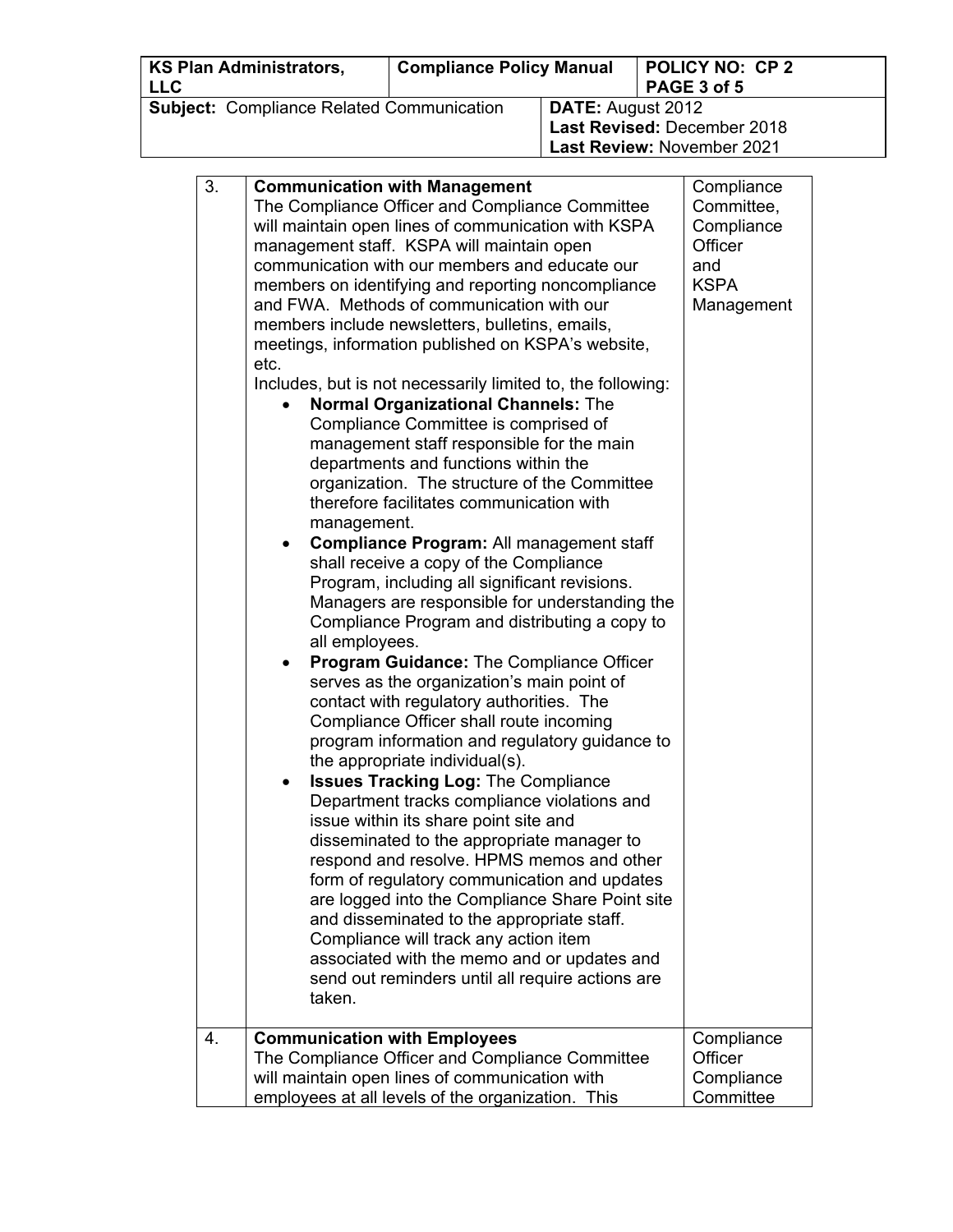| <b>KS Plan Administrators,</b><br><b>LLC</b>     | <b>Compliance Policy Manual</b> |                          | <b>POLICY NO: CP 2</b><br>PAGE 4 of 5 |
|--------------------------------------------------|---------------------------------|--------------------------|---------------------------------------|
| <b>Subject: Compliance Related Communication</b> |                                 | <b>DATE:</b> August 2012 |                                       |
|                                                  |                                 |                          | Last Revised: December 2018           |
|                                                  |                                 |                          | Last Review: November 2021            |

|    | includes, but is not necessarily limited to, the following:<br><b>Compliance Program and Code of Conduct: All</b><br>employees shall receive a copy of the Compliance<br>Program, including the Code of Conduct, at the time of<br>employment and upon revision thereafter. Standards of<br>Conduct will be made available to delegated (first-tier,<br>downstream, and related) entities. Employees shall be<br>required to certify their receipt and understanding and<br>return a signed Acknowledgment at the time of hire and<br>annually thereafter. | <b>KSPA</b><br>Management              |
|----|------------------------------------------------------------------------------------------------------------------------------------------------------------------------------------------------------------------------------------------------------------------------------------------------------------------------------------------------------------------------------------------------------------------------------------------------------------------------------------------------------------------------------------------------------------|----------------------------------------|
|    | Normal Organizational Channels: As noted above,<br>the Compliance Committee is comprised of<br>management staff with responsibility for key<br>departments or functions within the organization.<br>Routine or informal communication, particularly in<br>situations where documentation is not required, may<br>therefore be achieved through normal organizational<br>channels                                                                                                                                                                           |                                        |
|    | <b>Communication Plan - The annual Compliance Plan</b><br>shall include a basic plan for ongoing employee<br>communication. Examples of possible methods include<br>newsletters, bulletins, emails, meetings, interviews, etc.                                                                                                                                                                                                                                                                                                                             |                                        |
|    | (Note: This requirement may be satisfied in<br>conjunction with requirements for employee training<br>and education).                                                                                                                                                                                                                                                                                                                                                                                                                                      |                                        |
|    | Training and Education, Incident Reporting - As<br>noted above, employee training and incident reporting<br>are key aspects of organizational communication.<br>These components are addressed in separate Policies<br>and Procedures.                                                                                                                                                                                                                                                                                                                     |                                        |
| 5. | <b>Communication with Contracted Entities</b><br>The Compliance Officer and Compliance Committee<br>will develop and utilize mechanisms for communicating<br>with contracted entities, including health care providers,<br>management service organizations, and brokers. Such<br>communication will typically occur in collaboration with<br>KSPA departments or committees having established<br>methods of contractor communication. Examples<br>include Contracting, Marketing, UM/QM, Delegation                                                      | Compliance<br>Officer and<br>Committee |